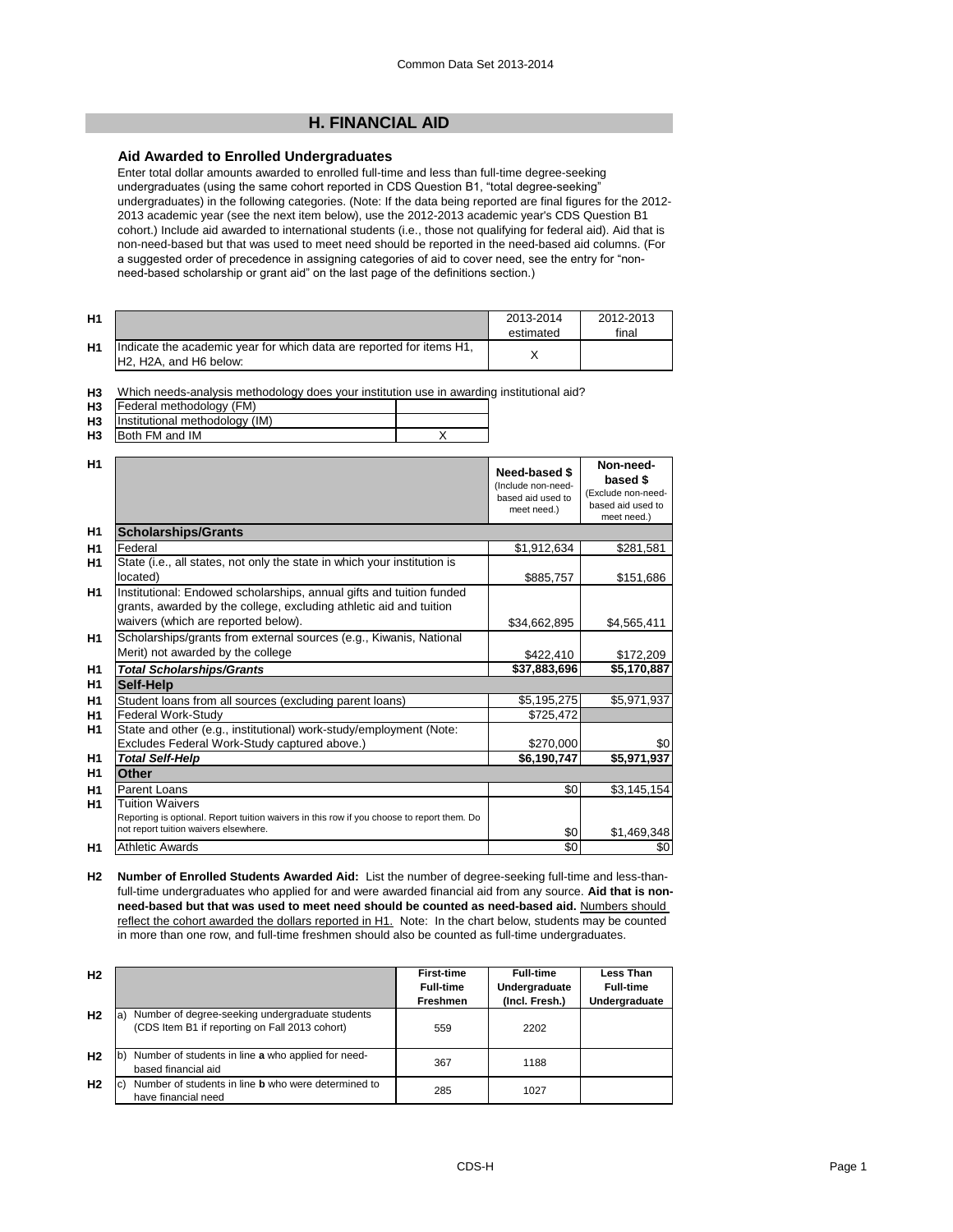| H <sub>2</sub> |              | d) Number of students in line c who were awarded any<br>financial aid                                                                                                                                                                                                                        | 285         | 1027        |  |
|----------------|--------------|----------------------------------------------------------------------------------------------------------------------------------------------------------------------------------------------------------------------------------------------------------------------------------------------|-------------|-------------|--|
| H <sub>2</sub> |              | e) Number of students in line <b>d</b> who were awarded any<br>need-based scholarship or grant aid                                                                                                                                                                                           | 278         | 990         |  |
| H <sub>2</sub> |              | Number of students in line <b>d</b> who were awarded any<br>need-based self-help aid                                                                                                                                                                                                         | 274         | 960         |  |
| H <sub>2</sub> | g)           | Number of students in line <b>d</b> who were awarded any<br>non-need-based scholarship or grant aid                                                                                                                                                                                          | 48          | 153         |  |
| H <sub>2</sub> | Ih)          | Number of students in line <b>d</b> whose need was fully met<br>(exclude PLUS loans, unsubsidized loans, and private<br>alternative loans)                                                                                                                                                   | 285         | 1008        |  |
| H <sub>2</sub> |              | On average, the percentage of need that was met of<br>students who were awarded any need-based aid.<br>Exclude any aid that was awarded in excess of need as<br>well as any resources that were awarded to replace<br>EFC (PLUS loans, unsubsidized loans, and private<br>alternative loans) | 100.0%      | 98.0%       |  |
| H <sub>2</sub> |              | The average financial aid package of those in line d.<br>Exclude any resources that were awarded to replace<br>EFC (PLUS loans, unsubsidized loans, and private<br>alternative loans)                                                                                                        | \$39,353    | \$36,845    |  |
| H <sub>2</sub> | $\mathbf{k}$ | Average need-based scholarship and grant award of<br>those in line e                                                                                                                                                                                                                         | \$34,489    | \$31,080    |  |
| H <sub>2</sub> |              | Average need-based self-help award (excluding PLUS<br>loans, unsubsidized loans, and private alternative loans)<br>of those in line f                                                                                                                                                        | \$4,897     | \$5,768     |  |
| H <sub>2</sub> |              | m) Average need-based loan (excluding PLUS loans,<br>unsubsidized loans, and private alternative loans) of<br>those in line f who were awarded a need-based loan                                                                                                                             | \$<br>3,694 | \$<br>5,063 |  |

**H2A Number of Enrolled Students Awarded Non-need-based Scholarships and Grants**: List the number of degree-seeking full-time and less-than-full-time undergraduates who had no financial need and who were awarded institutional non-need-based scholarship or grant aid. Numbers should reflect the cohort awarded the dollars reported in H1. Note: In the chart below, students may be counted in more than one row, and full-time freshmen should also be counted as full-time undergraduates.

| H2A        |                                                                                                                                                                                                                  | <b>First-time</b><br><b>Full-time</b><br><b>Freshmen</b> | <b>Full-time</b><br>Undergrad<br>(Incl. Fresh.) | Less Than<br><b>Full-time</b><br>Undergrad |
|------------|------------------------------------------------------------------------------------------------------------------------------------------------------------------------------------------------------------------|----------------------------------------------------------|-------------------------------------------------|--------------------------------------------|
| $H2A \ln$  | Number of students in line a who had no financial need<br>and who were awarded institutional non-need-based<br>scholarship or grant aid (exclude those who were<br>awarded athletic awards and tuition benefits) | 131                                                      | 498                                             |                                            |
| $H2A$ (0)  | Average dollar amount of institutional non-need-based<br>scholarship and grant aid awarded to students in line n                                                                                                 | \$<br>8,803                                              | 9,250<br>\$.                                    |                                            |
| $H2A$ $p)$ | Number of students in line a who were awarded an<br>institutional non-need-based athletic scholarship or<br>grant                                                                                                | $\Omega$                                                 | O                                               |                                            |
| H2A(q)     | Average dollar amount of institutional non-need-based<br>athletic scholarships and grants awarded to students in<br>line <b>p</b>                                                                                | \$0                                                      | \$0                                             |                                            |

**H3** Incorporated into H1 above.

**Note:** These are the graduates and loan types to include and exclude in order to fill out CDS H4, H4a, H5, and H5a.

Include: \* 2013 undergraduate class who

graduated between July 1, 2012 and June 30,

2013 who started at your institution as first- time

students and received a bachelor's degree

between July 1, 2012 and June 30, 2013.

\* only loans made to students who borrowed

while enrolled at your institution.

\* co-signed loans.

Exclude: \* those who transferred in.

\* money borrowed at other institutions.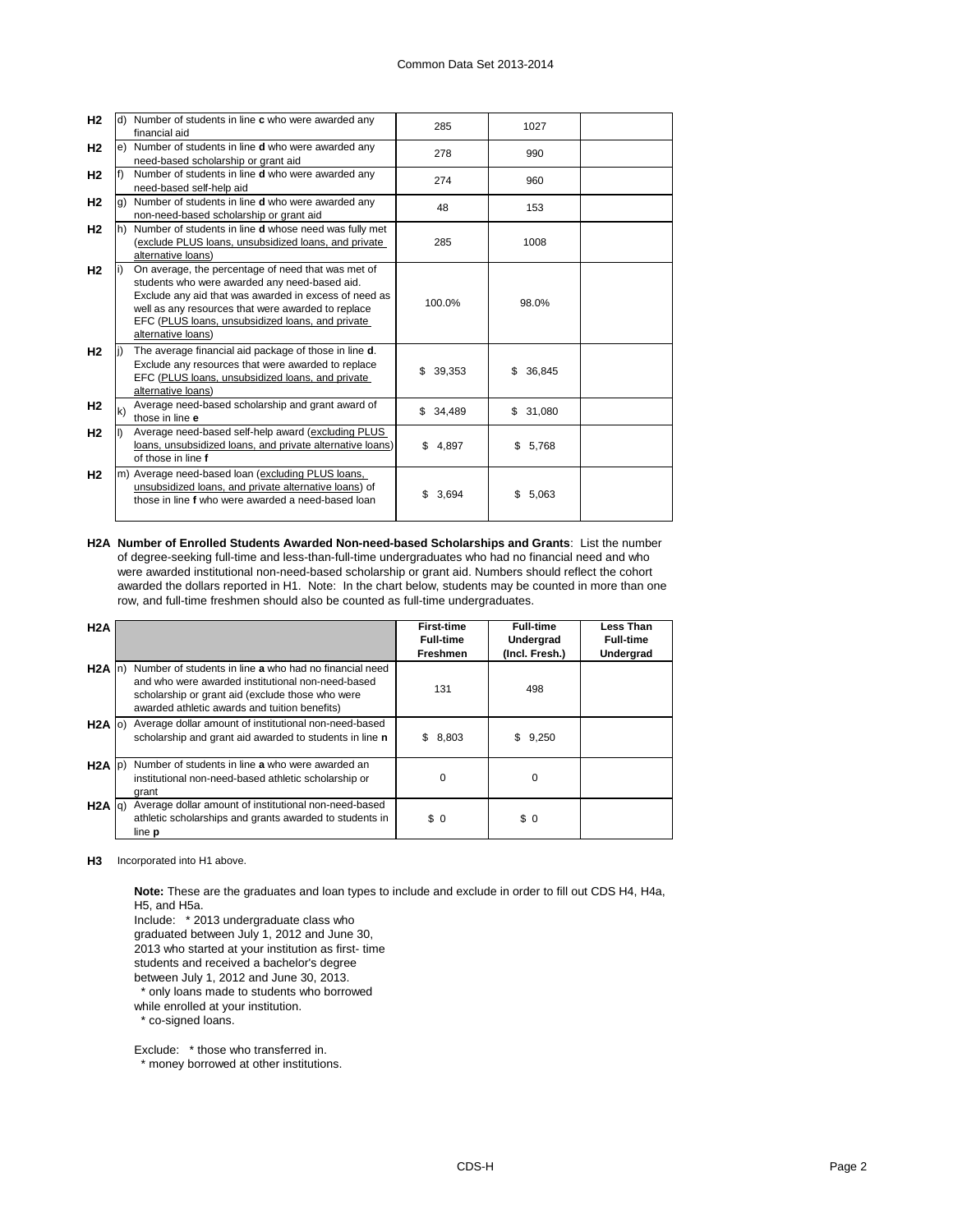| <b>H4</b> | Provide the percentage of the class (defined above) who borrowed at any time through<br>any loan programs (institutional, state, Federal Perkins, Federal Stafford Subsidized<br>and Unsubsidized, private loans that were certified by your institution, etc.; exclude<br>parent loans). Include both Federal Direct Student Loans and Federal Family Education                                                           |          |
|-----------|----------------------------------------------------------------------------------------------------------------------------------------------------------------------------------------------------------------------------------------------------------------------------------------------------------------------------------------------------------------------------------------------------------------------------|----------|
|           | Loans.                                                                                                                                                                                                                                                                                                                                                                                                                     | 70%      |
| H4a       |                                                                                                                                                                                                                                                                                                                                                                                                                            |          |
|           | Provide the percentage of the class (defined above) who borrowed at any time through<br>federal loan programs--Federal Perkins, Federal Stafford Subsidized and Unsubsidized.<br>Include both Federal Direct Student Loans and Federal Family Education Loans. NOTE:                                                                                                                                                       |          |
|           | exclude all institutional, state, private alternative loans and parent loans.                                                                                                                                                                                                                                                                                                                                              | 69%      |
| H5        | Report the average per-undergraduate-borrower cumulative principal borrowed of those                                                                                                                                                                                                                                                                                                                                       |          |
|           | in line H4.                                                                                                                                                                                                                                                                                                                                                                                                                | \$27,911 |
|           | <b>H5a</b> Report the average per-undergraduate-borrower cumulative principal borrowed, of those<br>in H4a, through federal loan programs--Federal Perkins, Federal Stafford Subsidized<br>and Unsubsidized. Include both Federal Direct Student Loans and Federal Family<br>Education Loans. These are listed in line H4a. NOTE: exclude all institutional, state,<br>private alternative loans and exclude parent loans. | \$21,486 |
|           |                                                                                                                                                                                                                                                                                                                                                                                                                            |          |

**Aid to Undergraduate Degree-seeking Nonresident Aliens** (Note: Report numbers and dollar amounts for the same academic year checked in item H1.)

**H6** Indicate your institution's policy regarding institutional scholarship and grant aid for undergraduate degreeseeking nonresident aliens:

| H <sub>6</sub> | Institutional need-based scholarship or grant aid is available                                                                                                                                                                  | Χ |             |
|----------------|---------------------------------------------------------------------------------------------------------------------------------------------------------------------------------------------------------------------------------|---|-------------|
| H <sub>6</sub> | Institutional non-need-based scholarship or grant aid is available                                                                                                                                                              |   |             |
| H <sub>6</sub> | Institutional scholarship or grant aid is not available                                                                                                                                                                         |   |             |
| H <sub>6</sub> | If institutional financial aid is available for undergraduate degree-seeking nonresident<br>aliens, provide the number of undergraduate degree-seeking nonresident aliens who<br>were awarded need-based or non-need-based aid: |   | 79          |
| H <sub>6</sub> | Average dollar amount of institutional financial aid awarded to undergraduate degree-<br>seeking nonresident aliens:                                                                                                            |   | \$34.264    |
| H <sub>6</sub> | Total dollar amount of institutional financial aid awarded to undergraduate degree-<br>seeking nonresident aliens:                                                                                                              |   | \$2,706.858 |

**H7** Check off all financial aid forms nonresident alien first-year financial aid applicants must submit:

| <b>H7</b> | Institution's own financial aid form              |  |
|-----------|---------------------------------------------------|--|
| <b>H7</b> | ICSS/Financial Aid PROFILE                        |  |
| <b>H7</b> | International Student's Financial Aid Application |  |
| <b>H7</b> | International Student's Certification of Finances |  |
| <b>H7</b> | Other (specify):                                  |  |
|           |                                                   |  |

## **Process for First-Year/Freshman Students**

**H8** Check off all financial aid forms domestic first-year (freshman) financial aid applicants must submit:

| H <sub>8</sub> | <b>FAFSA</b>                         |  |
|----------------|--------------------------------------|--|
| H <sub>8</sub> | Institution's own financial aid form |  |
| H <sub>8</sub> | <b>CSS/Financial Aid PROFILE</b>     |  |
| H <sub>8</sub> | State aid form                       |  |
| H <sub>8</sub> | Noncustodial PROFILE                 |  |
| H <sub>8</sub> | Business/Farm Supplement             |  |
| H <sub>8</sub> | Other (specify):                     |  |
|                |                                      |  |

| H <sub>9</sub> | Indicate filing dates for first-year (freshman) students:          |     |
|----------------|--------------------------------------------------------------------|-----|
| H <sub>9</sub> | Priority date for filing required financial aid forms:             | 2/1 |
| H9             | Deadline for filing required financial aid forms:                  | 2/1 |
| <b>H9</b>      | No deadline for filing required forms (applications processed on a |     |
|                | rolling basis):                                                    |     |

**H10** Indicate notification dates for first-year (freshman) students (answer a or b):

|                 | H <sub>10</sub> a) Students notified on or about (date): |     | 3/25 |
|-----------------|----------------------------------------------------------|-----|------|
| H <sub>10</sub> |                                                          | Yes | No   |
|                 | H10 b) Students notified on a rolling basis:             |     |      |